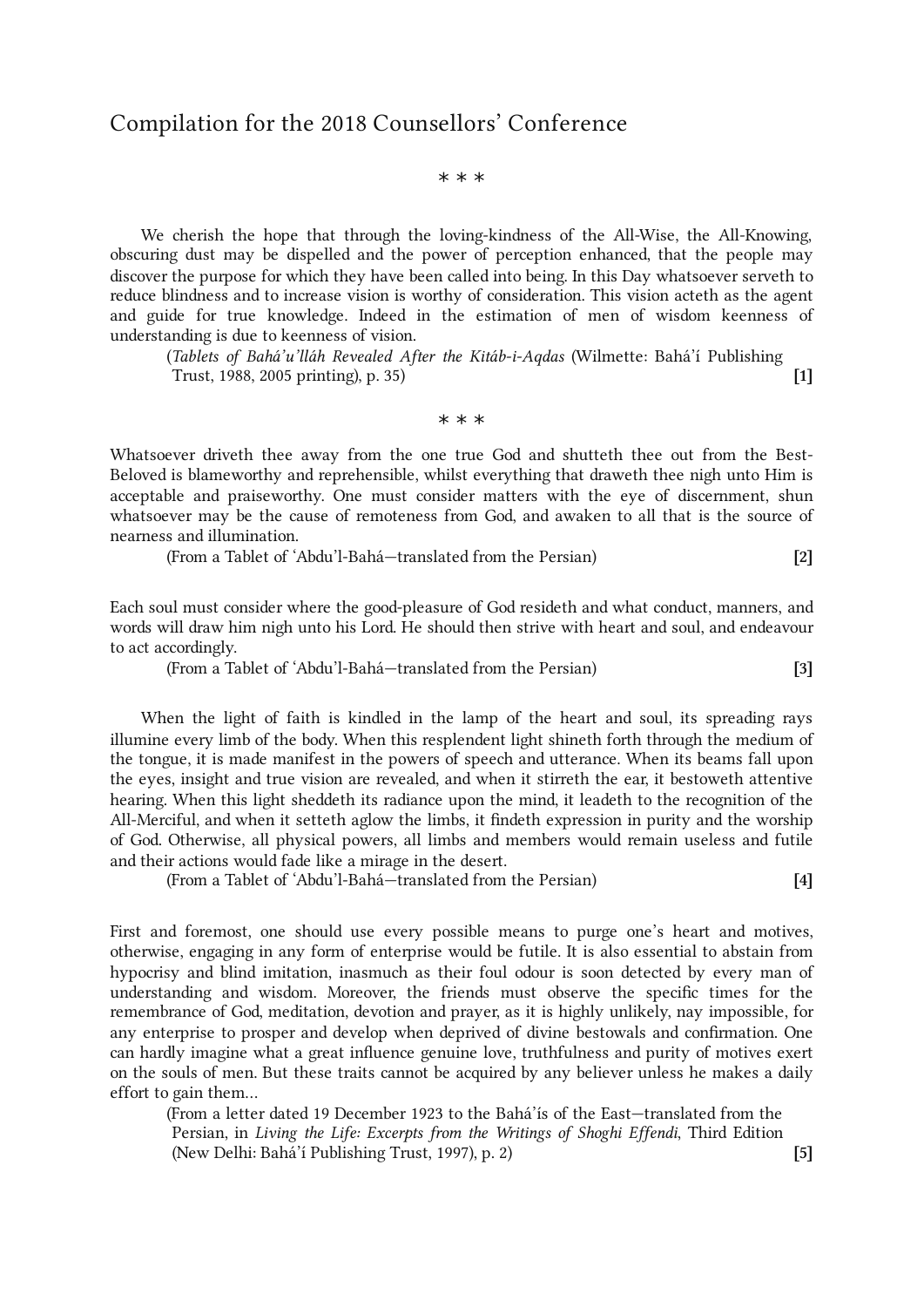The need is very great, everywhere in the world, in and outside the Faith, for a true spiritual awareness to pervade and motivate people's lives. No amount of administrative procedure or adherence to rules can take the place of this soul-characteristic, this spirituality which is the essence of Man.

(From a letter dated 25 April 1945 written on behalf of Shoghi Effendi to an individual believer, in Living the Life, pp.  $26-27$ ) [6]

…we must reach a spiritual plane where God comes first and great human passions are unable to turn us away from Him. All the time we see people who either through the force of hate or the passionate attachment they have to another person, sacrifice principle or bar themselves from the Path of God….

We must love God, and in this state, a general love for all men becomes possible. We cannot love each human being for himself, but our feeling towards humanity should be motivated by our love for the Father Who created all men.

(From a letter dated 4 October 1950 written on behalf of Shoghi Effendi to an individual believer, in *Living the Life*, pp. 41–42) [7]

\* \* \*

Servitude to God lieth in servitude to the friends. One must be the essence of humility and the embodiment of meekness. One must become evanescence itself and be healed of every disease of the self, in order to become worthy of thraldom to the Threshold of the Almighty.

(From a Tablet of 'Abdu'l‑Bahá—translated from the Persian) [8]

Rest not, even for an instant, and seek not comfort, even for a moment; rather labour with heart and soul that thou mayest render devoted service to but one amongst the friends and bring happiness and joy to but one luminous heart. This is true bounty, and by it the brow of 'Abdu'l‑Bahá is illumined. Be thou my partner and associate therein.

(From a Tablet of 'Abdu'l‑Bahá—translated from the Persian) [9]

To live to teach in the present day is like being martyred in those early days. It is the spirit that moves us that counts, not the act through which that spirit expresses itself; and that spirit is to serve the Cause of God with our heart and soul.

(From a letter dated 3 August 1932 written on behalf of Shoghi Effendi to an individual believer, in Living the Life, p. 9) [10]

The advice that Shoghi Effendi gave you regarding the division of your time between serving the Cause and attending to your other duties was also given to many other friends both by Bahá'u'lláh and the Master. It is a compromise between the two verses of the "Aqdas", one making it incumbent upon every Bahá'í to serve the promotion of the Faith and the other that every soul should be occupied in some form of occupation that will benefit society. In one of His Tablets Bahá'u'lláh says that the highest form of detachment in this day is to be occupied with some profession and be self-supporting. A good Bahá'í, therefore, is the one who so arranges his life as to devote time both to his material needs and also to the service of the Cause.

(From a letter dated 26 February 1933 written on behalf of Shoghi Effendi to an individual believer, in *Living the Life*, p. 10) [11]

There is nothing that brings success in the Faith like service. Service is the magnet which draws the divine confirmations. Thus, when a person is active, they are blessed by the Holy Spirit. When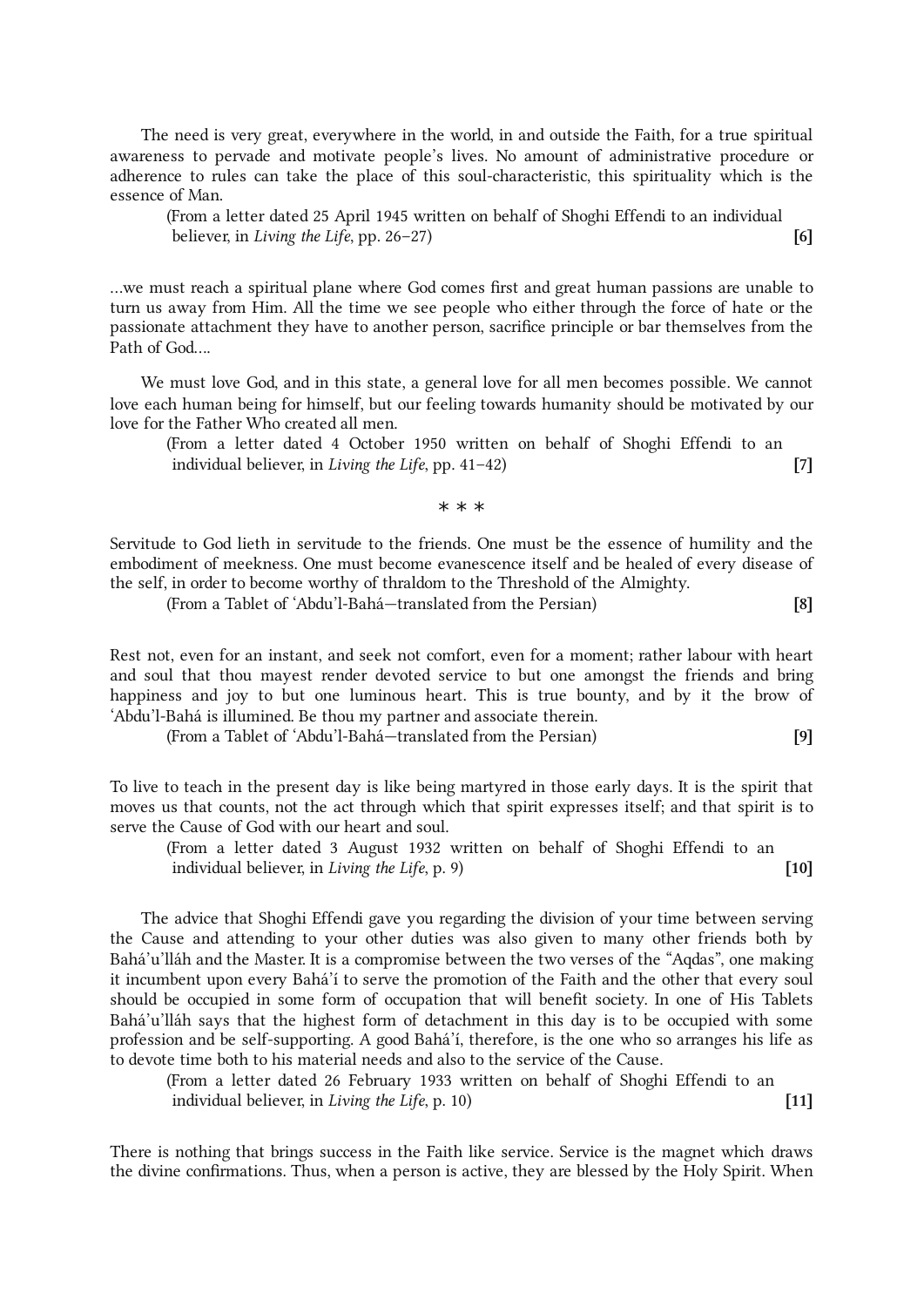they are inactive, the Holy Spirit cannot find a repository in their being, and thus they are deprived of its healing and quickening rays.

(From a letter dated 12 July 1952 written on behalf of Shoghi Effendi to an individual believer, in Living the Life, p. 44)  $[12]$ 

\* \* \*

In this day, to serve the Cause of God is to engender love and fellowship amongst His friends. Let us associate with one another with the utmost selflessness and evanescence, with radiance of spirit, with meekness, humility, and faithfulness. Let us strive to spread the divine fragrances, for the receptiveness of the people in these days is exceedingly great. Should there be a lapse, it would be due to our failings, the cause of which is a lack of unity and concord.

(From a Tablet of 'Abdu'l‑Bahá—translated from the Persian) [13]

In this day, any deed, however infinitesimal, when not performed for the sake of God, is manifest loss; and any word, when not uttered for the sake of God, can cause a conflagration.

(From a Tablet of 'Abdu'l‑Bahá—translated from the Persian) [14]

The purpose of the appearance of the holy Manifestations hath ever been the establishment of fellowship and love in the world of humanity. The friends should therefore lay down their lives in this arena that they may exhilarate the people of the world with the wine of love for one another and may gladden the hearts of the whole human race. The more they strive for harmony, the greater their progress; the more they exert effort to achieve unity, the more they will witness the tokens of divine assistance.… Root out the sources of dissension and raise up the foundations of harmony. Cling tenaciously to the hem of the love of God and cleanse your hearts of any trace of estrangement or conflict. Thus may the light of divine bestowal shine resplendent, and ye become the recipients of the effulgent glory of the Sun of Truth. Let each one of you become the servant of the other; let each sacrifice himself for the sake of the other.

(From a Tablet of 'Abdu'l‑Bahá—translated from the Persian) [15]

If we Bahá'ís cannot attain to cordial unity among ourselves, then we fail to realize the main purpose for which the Báb, Bahá'u'lláh and the Beloved Master lived and suffered.

In order to achieve this cordial unity one of the first essentials insisted on by Bahá'u'lláh and 'Abdu'l‑Bahá is that we resist the natural tendency to let our attention dwell on the faults and failings of others rather than on our own. Each of us is responsible for one life only, and that is our own. Each of us is immeasurably far from being "perfect as our heavenly father is perfect" and the task of perfecting our own life and character is one that requires all our attention, our will-power and energy. If we allow our attention and energy to be taken up in efforts to keep others right and remedy their faults, we are wasting precious time. We are like ploughmen each of whom has his team to manage and his plough to direct, and in order to keep his furrow straight he must keep his eye on his goal and concentrate on his own task. If he looks to this side and that to see how Tom and Harry are getting on and to criticize their ploughing, then his own furrow will assuredly become crooked.

On no subject are the Bahá'í teachings more emphatic than on the necessity to abstain from faultfinding and backbiting while being ever eager to discover and root out our own faults and overcome our own failings.

If we profess loyalty to Bahá'u'lláh, to our Beloved Master and our dear Guardian, then we must show our love by obedience to these explicit teachings. Deeds not words are what they demand, and no amount of fervour in the use of expressions of loyalty and adulation will compensate for failure to live in the spirit of the teachings.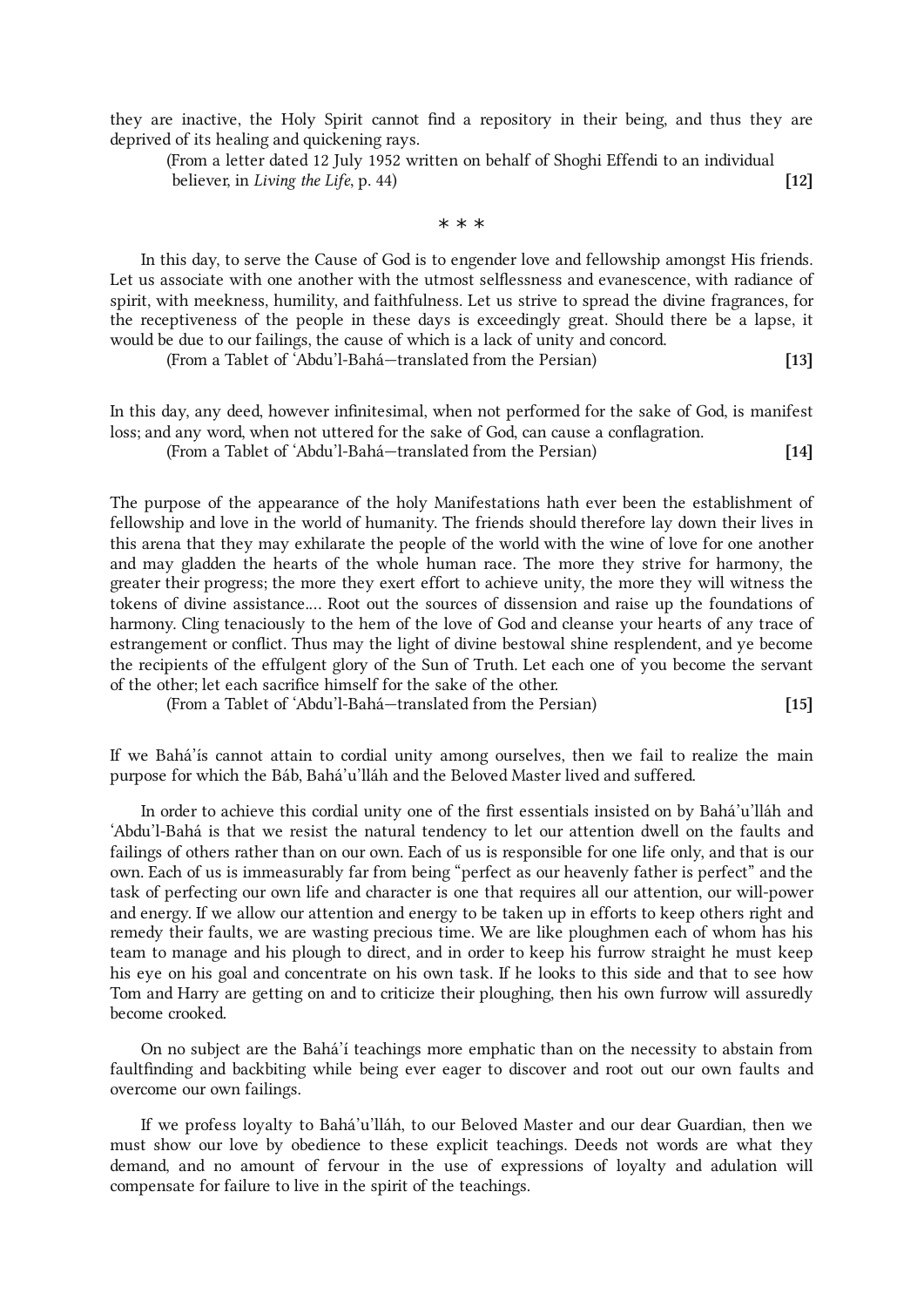(From a letter dated 12 May 1925 written on behalf of Shoghi Effendi to an individual believer, in Living the Life, pp.  $5-7$ ) [16]

Indeed the believers have not yet fully learned to draw on each other's love for strength and consolation in time of need. The Cause of God is endowed with tremendous powers, and the reason the believers do not gain more from it is because they have not learned to fully draw on these mighty forces of love and strength and harmony generated by the Faith.

(From a letter dated 8 May 1942 written on behalf of Shoghi Effendi to an individual believer, in Living the Life, p. 19)  $[17]$ 

These, indeed, are the days when heroism is needed on the part of the believers. Self-sacrifice, courage, indomitable hope and confidence are the characteristics they should show forth, because these very attributes cannot but fix the attention of the public and lead them to enquire what, in a world so hopelessly chaotic and bewildered, leads these people to be so assured, so confident, so full of devotion? Increasingly, as time goes by, the characteristics of the Bahá'ís will be that which captures the attention of their fellow-citizens. They must show their aloofness from the hatreds and recriminations which are tearing at the heart of humanity, and demonstrate by deed and word their profound belief in the future peaceful unification of the entire human race.

(From a letter dated 26 October 1941 written on behalf of Shoghi Effendi to an individual believer, in *Living the Life*, p. 17) [18]

Regarding the matter of ... and the inharmony that seems to exist among certain of the friends ... when Bahá'ís permit the dark forces of the world to enter into their own relationships within the Faith they gravely jeopardize its progress;... All should be ready and willing to set aside every personal sense of grievance—justified or unjustified—for the good of the Cause, because the people will never embrace it until they see in its community life mirrored what is so conspicuously lacking in the world: love and unity.

(From a letter dated 13 May 1945 written on behalf of Shoghi Effendi to the National Spiritual Assembly of Australia and New Zealand, in Living the Life, p. 27) [19]

\* \* \*

O ye that are enamoured of the divine Beauty! O ye that are enraptured by the true Beloved! In this day when the fierce gales of tests and trials have encompassed the world, and fear and trembling have agitated the planet, ye must appear above the horizon of unwavering constancy with shining faces and radiant brows in such wise that the gloom of terror and confusion may be entirely obliterated and the light of certitude may shine resplendent in the luminous skies.

(From a Tablet of 'Abdu'l‑Bahá—translated from the Persian) [20]

O ye friends of 'Abdu'l‑Bahá! The tumult of the nations and the clamour of their peoples are certain and inevitable in the Day of the Manifestation of the Most Great Name. The wisdom of this irrevocable decree is clear and evident. For when the winds of tests blow, the frail trees are uprooted while the blessed trees are made firm and immovable. Torrents of rain distress and scatter the creeping things that walk upon the earth while the gardens are filled with anemones and bring forth roses and sweet herbs, and the nightingales warble their melodies, chanting a myriad songs at every moment. This is a bounty unto the righteous and a calamity unto those who are weak. Render thanks unto God that your feet are firm and your faces, like pure gold, are aglow in the fire of tests. I beseech the one true God that day by day ye may increase in firmness and steadfastness.

(From a Tablet of 'Abdu'l‑Bahá—translated from the Persian) [21]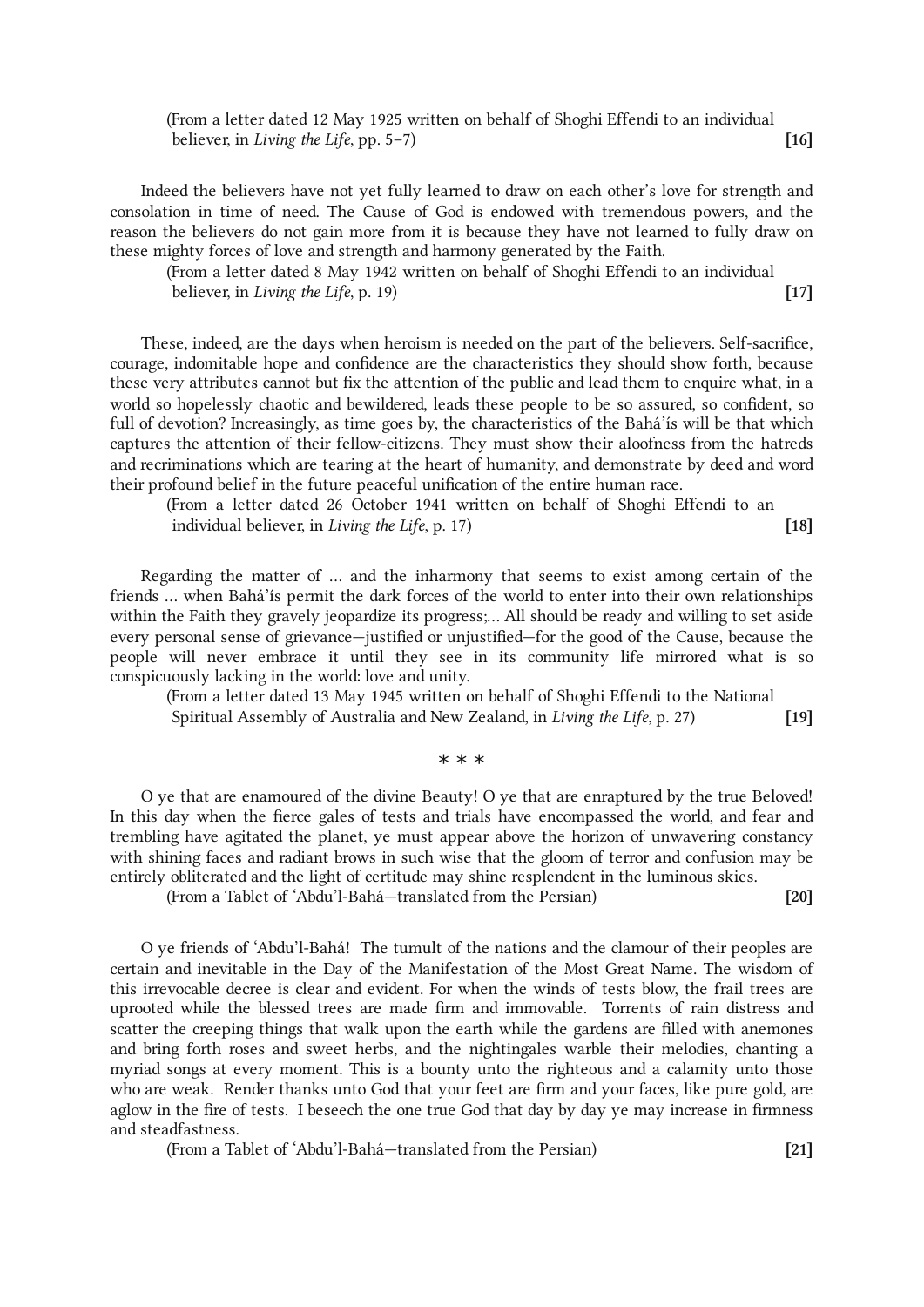I supplicate God that day by day thou mayest become more steadfast, so that like unto an impregnable stronghold thou mayest withstand the surging of the ocean of tests and trials. The people of the world are like unto trees. Those that are rootless are toppled by the slightest breeze, while those that grow deep roots and become strong and firm are not shaken by violent winds, and in time bring forth leaves and blossoms and fruit.

(From a Tablet of 'Abdu'l‑Bahá—translated from the Persian) [22]

The consummate wisdom of God, however, is manifold and not every soul is apprised of its mysteries. Indeed, His all-encompassing mercy and His all-embracing wisdom entail certain exigencies that transcend the ken of human mind. Sorrow not, then, if trials, tribulations and adversities wax ever more severe, for the grace and bestowals of God are likewise unceasing. How often doth man flee from one thing, fixing all his hopes upon another, yet in the end it becometh apparent that the object of desire is harmful and deleterious, whereas the thing despised is the source of advantage and benefit!

Tread, therefore, the path of acquiescence and resignation. Let no hardship sadden thy heart, nor set thy hope upon any worldly gifts. Be happy and content with whatsoever God hath willed, that thy heart and soul may find tranquillity and thine inner being and conscience may experience true joy. Erelong shall this hardship and tribulation pass away and inner peace and joy be attained.

(From a Tablet of 'Abdu'l‑Bahá—translated from the Persian) [23]

O thou whose eyes are fixed upon the Abhá Kingdom! In this grievous day, when dire adversities have shaken the pillars of the earth, and the tests and trials sent by God have rocked the foundations of the world, remain thou firm and staunch in His Cause through the power of the Kingdom and the confirmations from on high. Be thou as steadfast as an immovable mountain, an impregnable stronghold, a solid bulwark, and an impenetrable barrier. Be not perturbed by the winds of tribulations or dismayed by grievous calamities. The splendours of divine assistance are shed abroad from the Kingdom of God, and the hosts of heavenly confirmation are continually descending from the throne of the Most High. Rest thou assured and be thou confident.

(From a Tablet of 'Abdu'l‑Bahá—translated from the Persian) [24]

We should not, however, forget that an essential characteristic of this world is hardship and tribulation and that it is by overcoming them that we achieve our moral and spiritual development. As the Master says, sorrow is like furrows, the deeper they go the more plentiful are the fruits we obtain.

(From a letter dated 5 November 1931 written on behalf of Shoghi Effendi to an individual believer, in Living the Life, p. 7) [25]

You have complained of the unsatisfactory conditions prevailing in the ... Bahá'í Community; the Guardian is well aware of the situation of the Cause there, but is confident that whatever the nature of the obstacles that confront the Faith they will be eventually overcome. You should, under no circumstances, feel discouraged, and allow such difficulties, even though they may have resulted from the misconduct, or the lack of capacity and vision of certain members of the Community, to make you waver in your faith and basic loyalty to the Cause. Surely, the believers, no matter how qualified they may be, whether as teachers or administrators, and however high their intellectual and spiritual merits, should never be looked upon as a standard whereby to evaluate and measure the divine authority and mission of the Faith. It is to the Teachings themselves, and to the lives of the Founders of the Cause that the believers should look for their guidance and inspiration, and only by keeping strictly to such [a] true attitude can they hope to establish their loyalty to Bahá'u'lláh upon an enduring and unassailable basis. You should take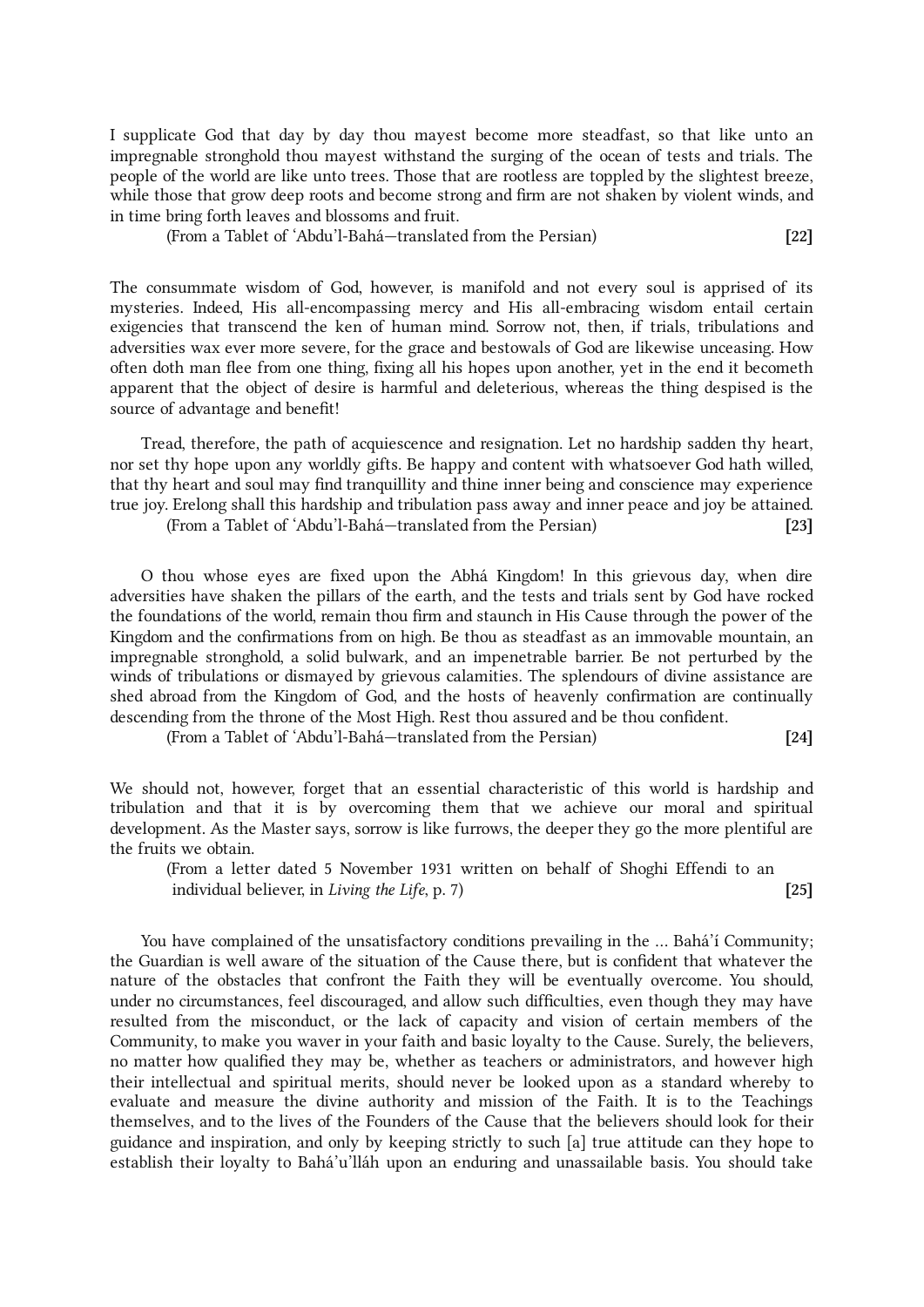heart, therefore, and with unrelaxing vigilance and unremitting effort endeavour to play your full share in the gradual unfoldment of this Divine World Order.

(From a letter dated 23 August 1939 written on behalf of Shoghi Effendi to an individual believer, in *Living the Life*, pp. 15–16) [26]

Perhaps the greatest test Bahá'ís are ever subjected to is from each other; but for the sake of the Master they should be ever ready to overlook each other's mistakes, apologize for harsh words they have uttered, forgive and forget. He strongly recommends to you this course of action.

(From a letter dated 18 December 1945 written on behalf of Shoghi Effendi to an individual believer, in *Living the Life*, pp. 28–29) [27]

Human frailties and peculiarities can be a great test. But the only way, or perhaps I should say the first and best way, to remedy such situations, is to oneself do what is right. One soul can be the cause of the spiritual illumination of a continent.

(From a letter dated 30 September 1949 written on behalf of Shoghi Effendi to an individual believer, in *Living the Life*, p. 39) [28]

Often these trials and tests which all Bahá'í communities inevitably pass through seem terrible, at the moment, but in retrospect we understand that they were due to the frailty of human nature, to misunderstandings, and to the growing pains which every Bahá'í community must experience.

(From a letter dated 25 November 1956 written on his behalf to an individual believer, in Living the Life, p. 49)  $[29]$ 

\* \* \*

If thou desirest eternal life, inhale the heavenly fragrance; and if thou seekest life everlasting, abide beneath the shelter of the Word of God.

(From a Tablet of 'Abdu'l-Bahá—translated from the Persian) [30]

In this day, true power and strength reside in the Supreme Elixir, which transformeth darkened realities into illumined souls and changeth the quintessence of ignorance into a sign of the All-Merciful. The Supreme Elixir is none other than the Word of God, which hath shed divine illumination upon the contingent world and wafted the fragrances of holiness throughout the earth.

(From a Tablet of 'Abdu'l‑Bahá—translated from the Persian) [31]

The Word of God may be likened to the life-giving breezes of the divine springtime. When chanted in spiritual tones, it bestoweth the breath of life and granteth true salvation. It bringeth forth a garden of roses from the pure soil, and wafteth its musk-laden fragrance throughout the world.

(From a Tablet of 'Abdu'l-Bahá—translated from the Persian) [32]

If you read the utterances of Bahá'u'lláh and 'Abdu'l-Bahá with selflessness and care and concentrate upon them, you will discover truths unknown to you before and will obtain an insight into the problems that have baffled the great thinkers of the world.

(In the handwriting of Shoghi Effendi, appended to a letter dated 30 January 1925

written on behalf of Shoghi Effendi to an individual believer, in Living the Life, p. 4) [33]

This document has been downloaded from the Bahá'í [Reference](http://www.bahai.org/library/) Library. You are free to use its content subject to the terms of use found at [www.bahai.org/legal](http://www.bahai.org/legal)